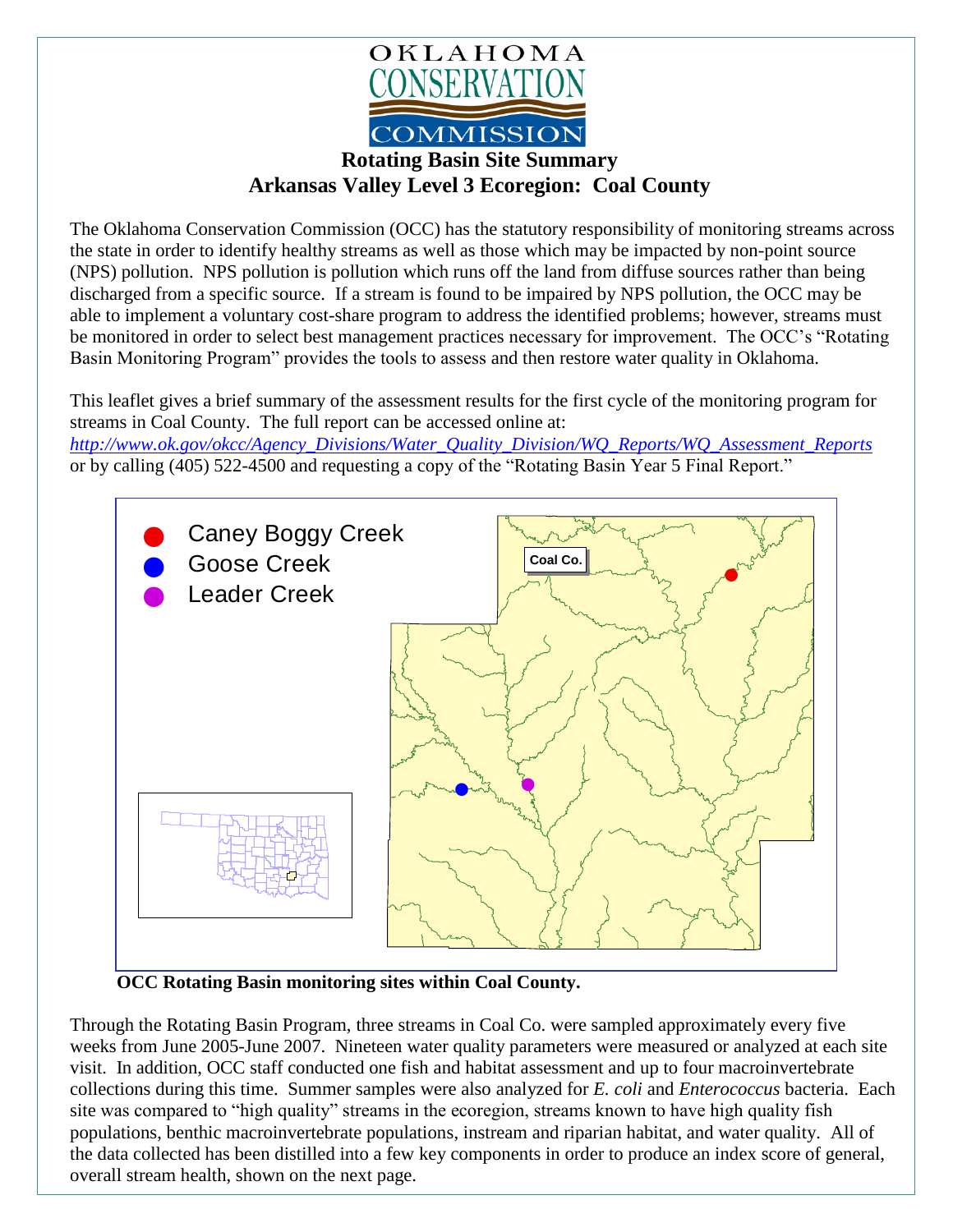**Summary of general stream health as determined by comparison to high quality streams in the Arkansas Valley ecoregion and by assessment using Oklahoma State Water Quality Standards†.**

| moderate<br>good<br>poor                              | <b>Moderate</b>       |                                              | <b>Poor</b>                   |
|-------------------------------------------------------|-----------------------|----------------------------------------------|-------------------------------|
|                                                       | Goose<br><b>Creek</b> | <b>Caney</b><br><b>Boggy</b><br><b>Creek</b> | <b>Leader</b><br><b>Creek</b> |
| <b>Overall Stream Health</b>                          | 31                    | 27                                           | 23                            |
| Phosphorus                                            | 1                     | 5                                            | $\mathbf{1}$                  |
| Nitrogen                                              | 3                     | 3                                            | 3                             |
| Ammonia                                               | 5                     | 5                                            | 5                             |
| Dissolved Oxygen                                      | $1*$                  | $1*$                                         | $1*$                          |
| pH                                                    | 5                     | 5                                            | 5 <sup>5</sup>                |
| Turbidity                                             | $-5$                  | $-5$                                         | $-5$                          |
| Salts (chloride, sulfate, TDS)                        | 5                     | 5                                            | 5                             |
| Fish                                                  | $\overline{3}$        | 5                                            | $\overline{3}$                |
| Macroinvertebrates                                    | 5                     | 3                                            | 5                             |
| Instream/Riparian Habitat                             | 5                     | $5\overline{)}$                              | 5                             |
| Bacteria                                              | $\overline{3}$        | $-5$                                         | $-5$                          |
| Scale of 1-5 with 5 being the best                    |                       |                                              |                               |
| KEY:<br>1=significantly worse than high quality sites |                       |                                              |                               |
| 3=not as good as high quality sites but not impaired  |                       |                                              |                               |
| 5=equal to or better than high quality sites          |                       |                                              |                               |
| -5=impaired by state standards                        |                       |                                              |                               |

Goose Creek (OK410400-03-0490G): This stream is on the state's 303(d) list<sup>†</sup> as impaired for turbidity. Significantly high levels of phosphorus were recorded as well. Nitrogen levels were slightly higher than the quality sites. The bacteria levels were elevated but not high enough for impairment. The fish community was not as good as the high quality sites in the ecoregion.

**Caney Boggy Creek (OK410400-06-0120G):** This stream is on the state's 303(d) list† as impaired for turbidity and bacteria. Nitrogen levels were slightly higher than the quality sites. The macroinvertebrate community was not as good as the high quality sites. All other values were good.

Leader Creek (OK410-03-0370B): This stream is on the state's 303(d) list<sup>†</sup> as impaired for turbidity and bacteria. Significantly high levels of phosphorus were recorded and nitrogen values were relatively high as well. The fish community is slightly impaired relative to the high quality sites.

*† The use of Oklahoma Water Quality Standards to assess streams and the 2008 results are described in the DEQ's 2008 Integrated Report, accessible online at [http://www.deq.state.ok.us/wqdnew/305b\\_303d/2008\\_integrated\\_report\\_entire\\_document.pdf](http://www.deq.state.ok.us/wqdnew/305b_303d/2008_integrated_report_entire_document.pdf)*

*\* This site may be listed as impaired by state standards, but ongoing research indicates that low dissolved oxygen levels occur naturally in this part of the state.*